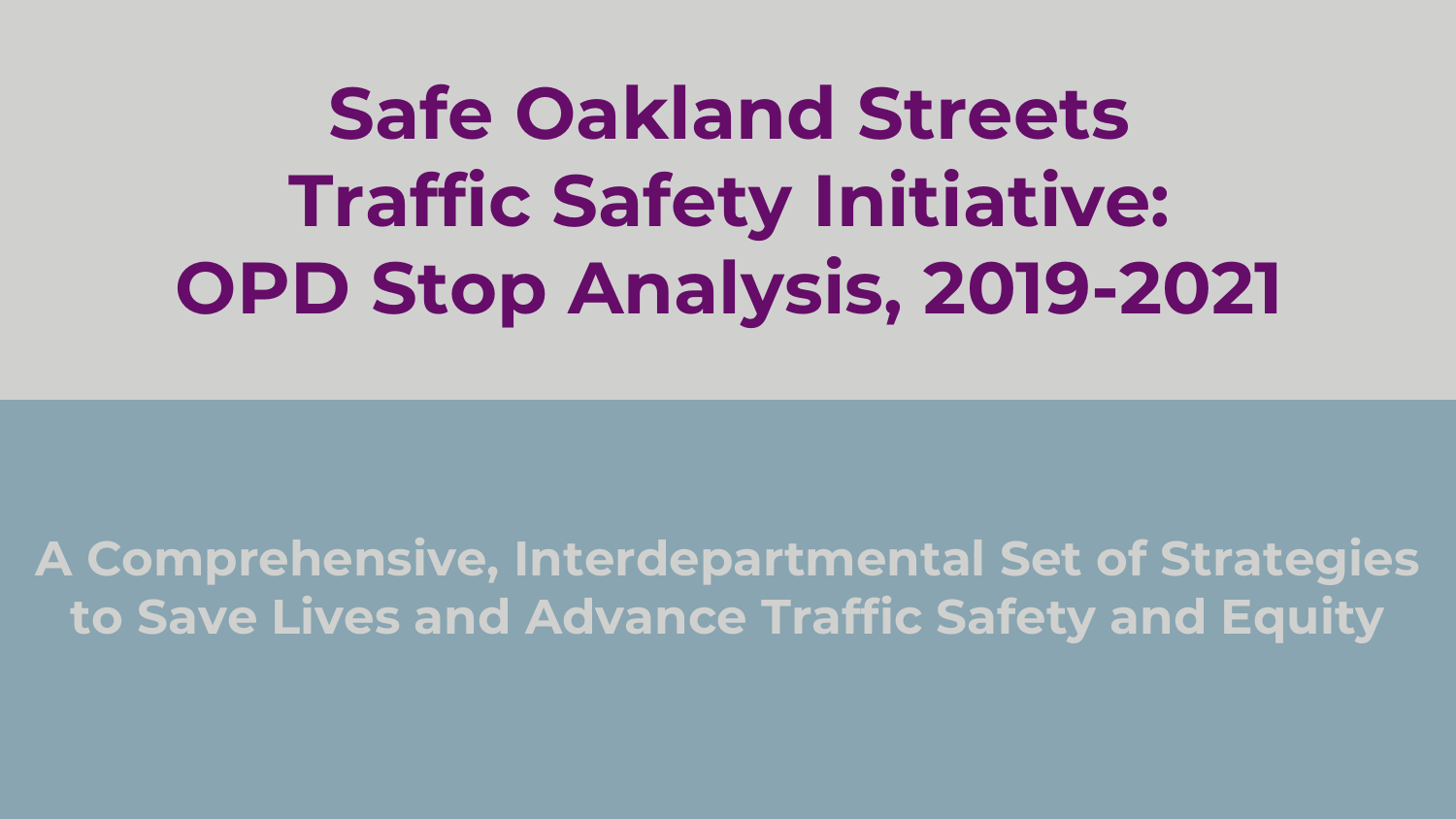#### **Safe Oakland Streets Initiative: Goals**

- **Prevent severe and fatal crashes** and related disparities impacting Black, Indigenous, and People of Color (BIPOC) communities, persons with disabilities, seniors, and low-income populations;
- **Eliminate severe and fatal injury inequities** including racial disparities impacting BIPOC communities that exist today in Oakland; and
- **Inform effective and equitable safety strategies** that prevent injury and injury inequities, and do not have adverse equity impacts on BIPOC communities, seniors, and low-income populations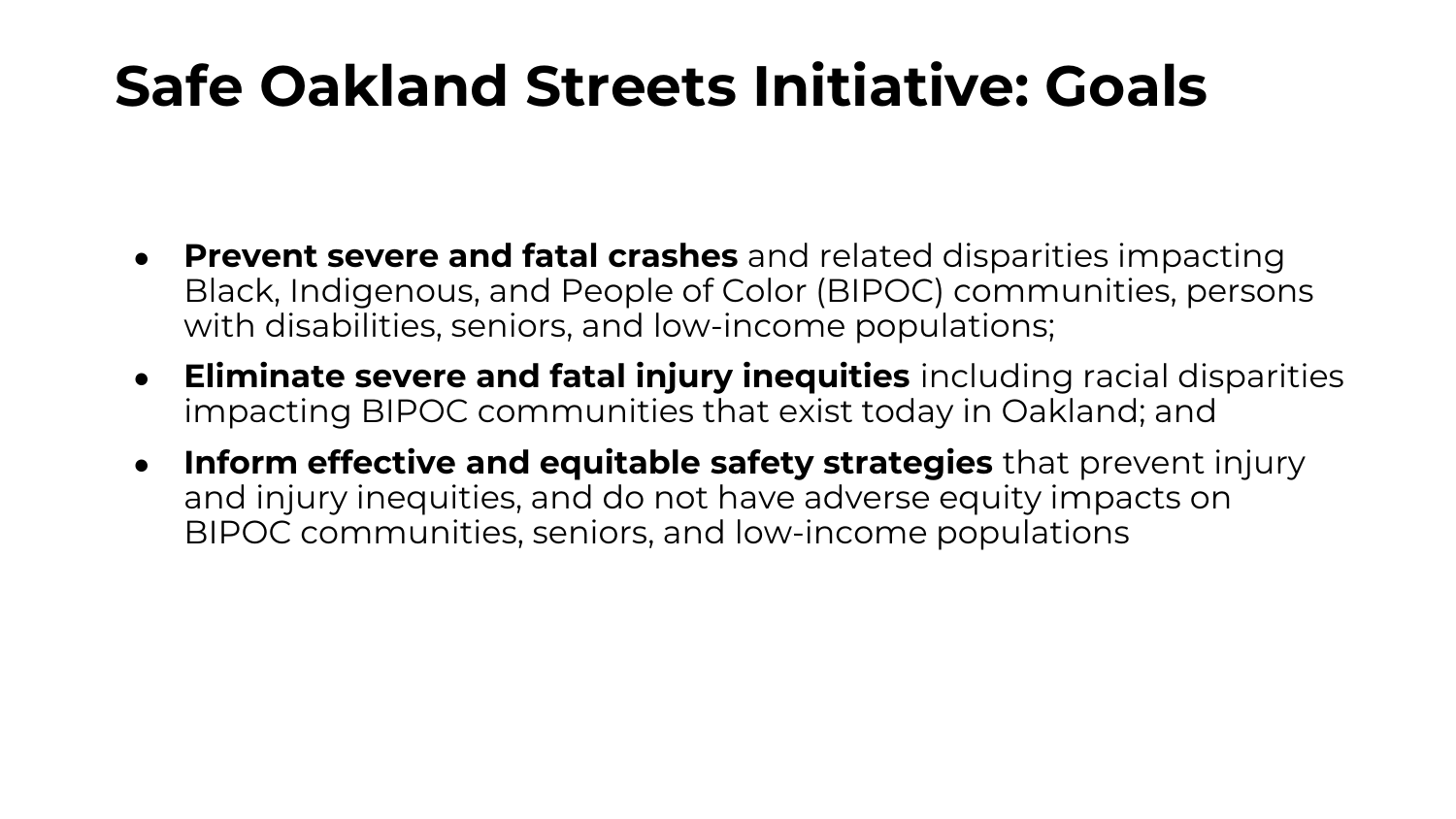#### **Severe and Fatal Crashes are Highly, and Disproportionately, Concentrated**

**6% of Oakland's Streets** account for **60% of severe and fatal crashes** 

These are the City's **High Injury Network (HIN)**

**95% of the HIN** is in **Medium to High Priority Equity Neighborhoods**

> Source: High Injury Network: 2012-2016 Data from SWITRS (Statewide Integrated Traffic Records System) prepared by Fehr & Peers.

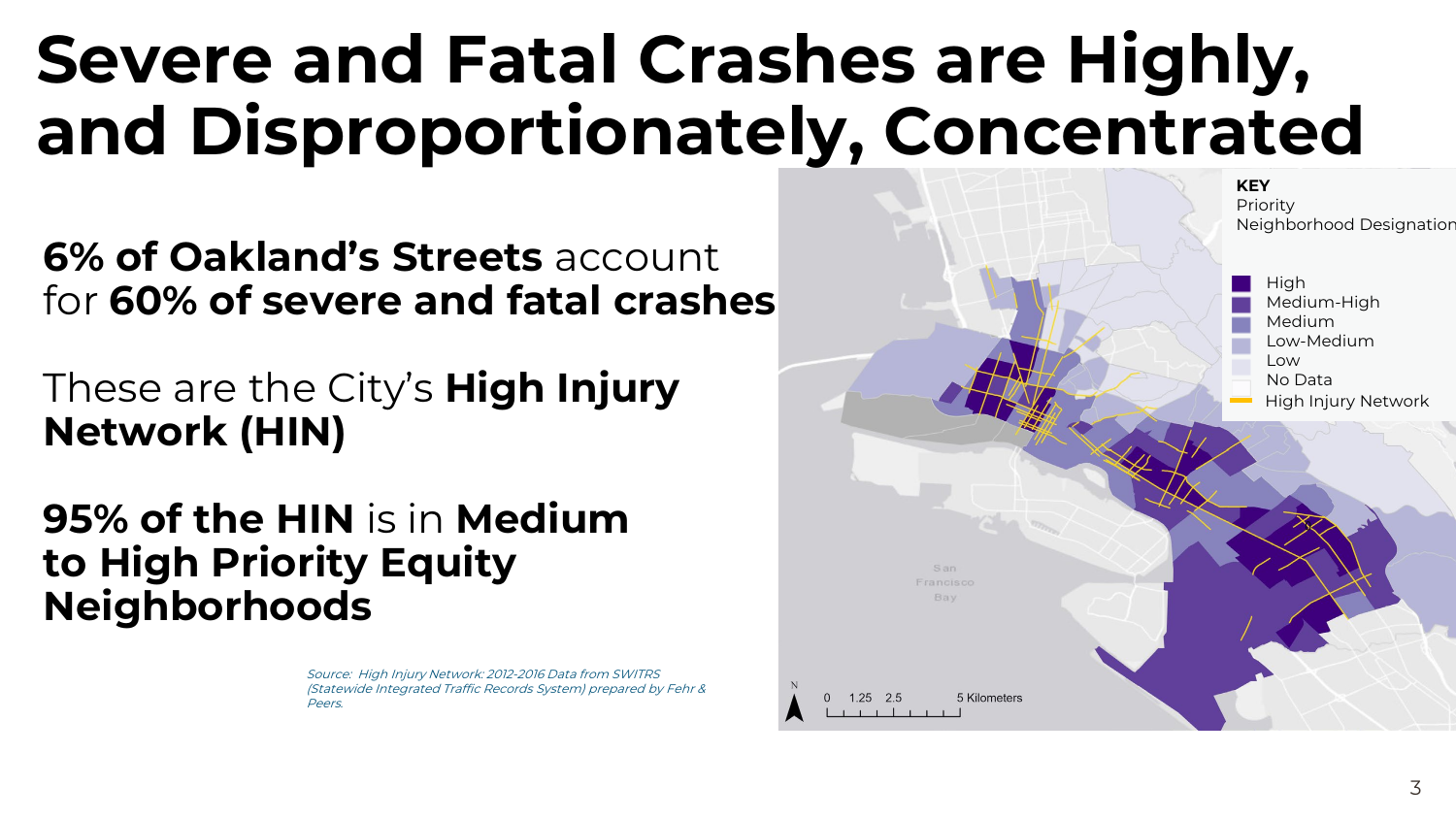#### **Most Dangerous Driving Behaviors That Account for 70% of Severe and Fatal Crashes**

| <b>Percent of Crashes Resulting in</b><br><b>People Being Killed or Severely</b><br>Injured (70%) |                    |
|---------------------------------------------------------------------------------------------------|--------------------|
| 18%                                                                                               |                    |
| 17%                                                                                               |                    |
| 14%                                                                                               |                    |
| 13%                                                                                               |                    |
| 8%                                                                                                | <i>SWITRS 2019</i> |
|                                                                                                   |                    |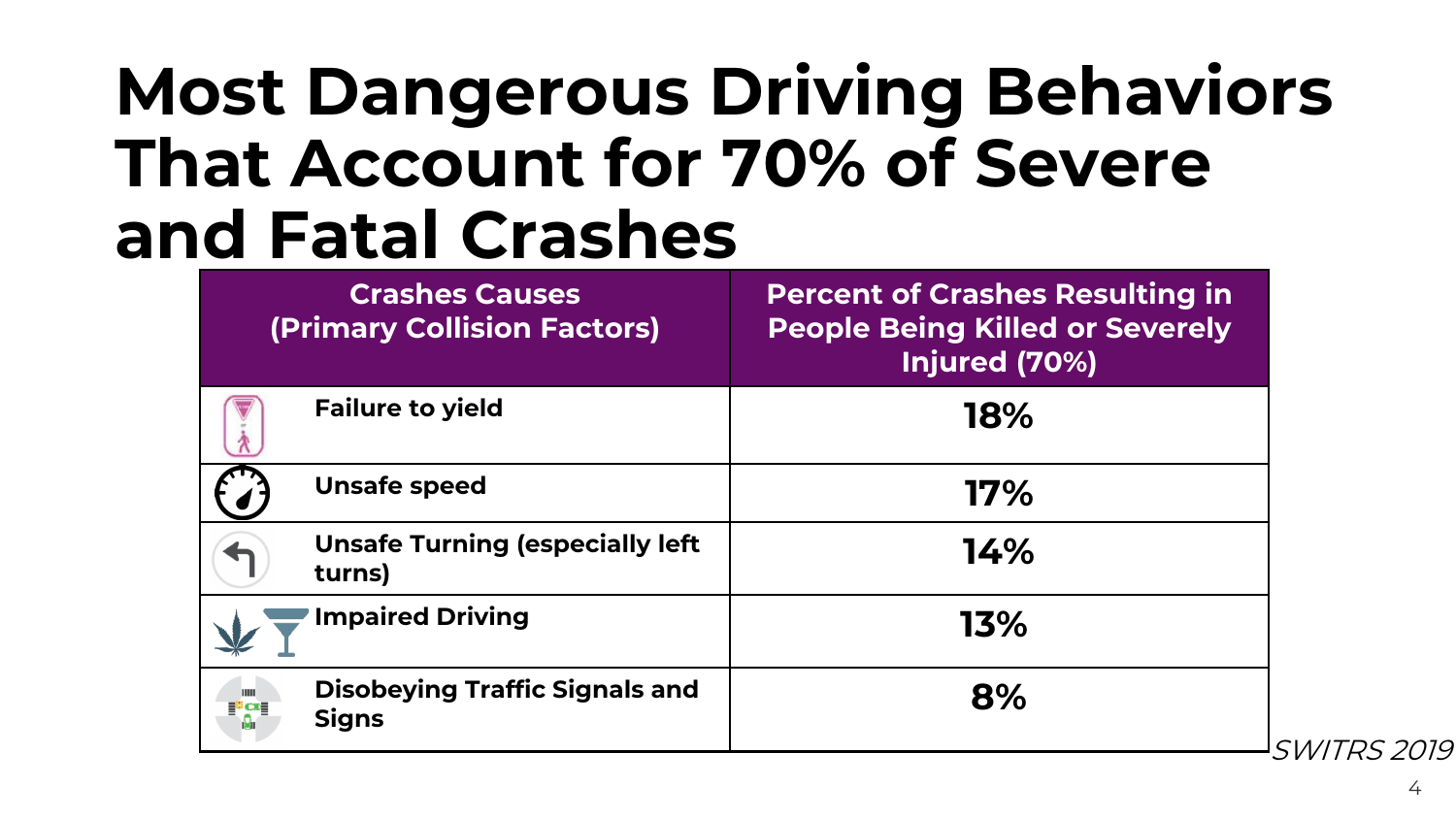# **Oakland Police Dept. Initiatives**

#### **SOS Enforcement Strategies**

- **6.2** DOT and OPD to collaborate on data sharing to guide traffic enforcement to be more operationally focused, and data driven.
- **6.3** OPD to pilot high visibility enforcement focused on dangerous driving behaviors within the high injury corridors, as feasible.
- **6.4** OPD to develop guidance for reducing the racial disparity between non-dispatch traffic stops and crashes.
- **6.5** OPD to add focused traffic violations as a special section within the annual OPD Stop Data report.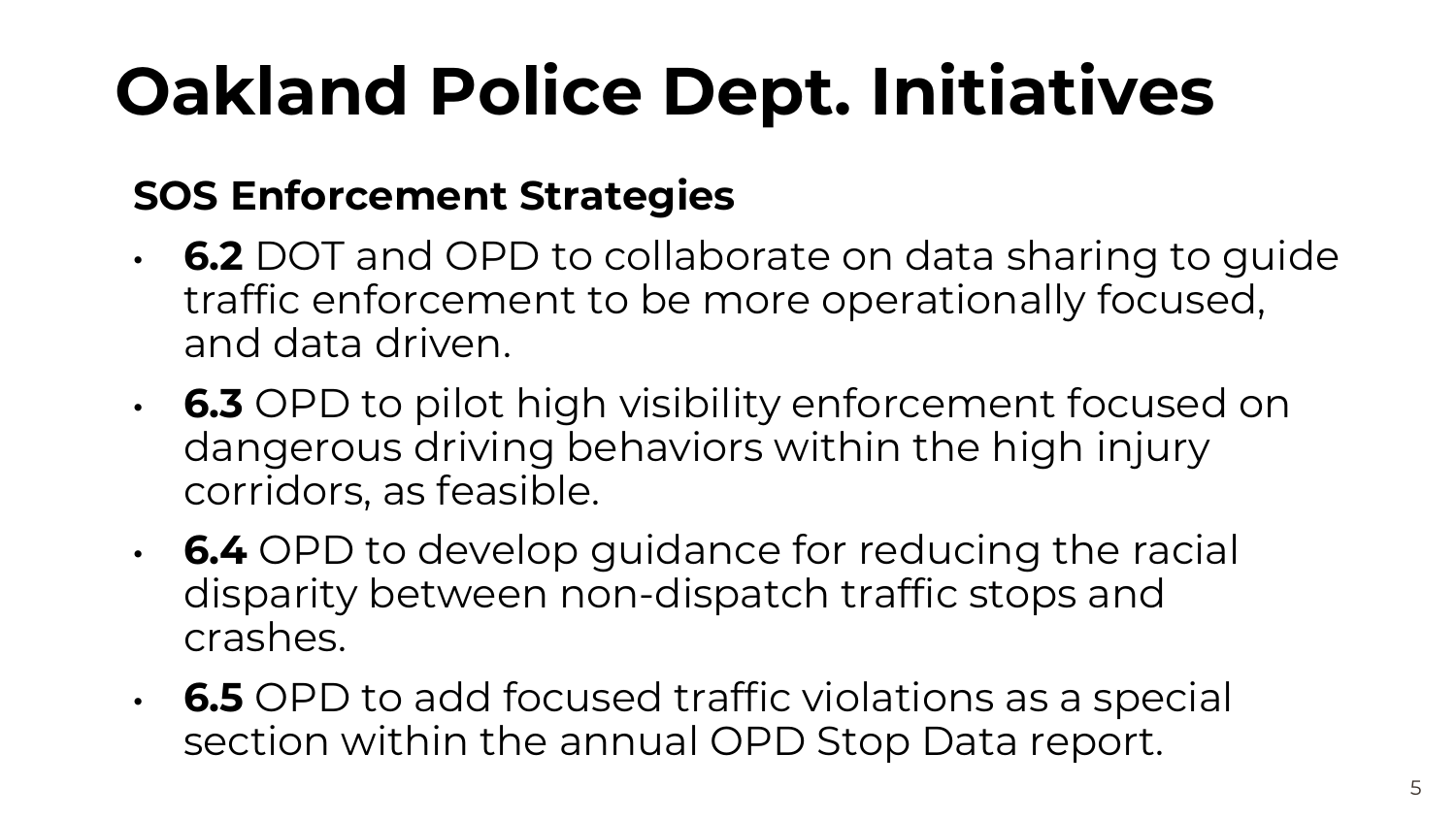#### **Traffic Stops Have Notably Decreased**

Non-Dispatch Non-Intelligence Led Traffic Stops



Non-Dispatch Non-Intel Led Stops, 2017-2021, OPD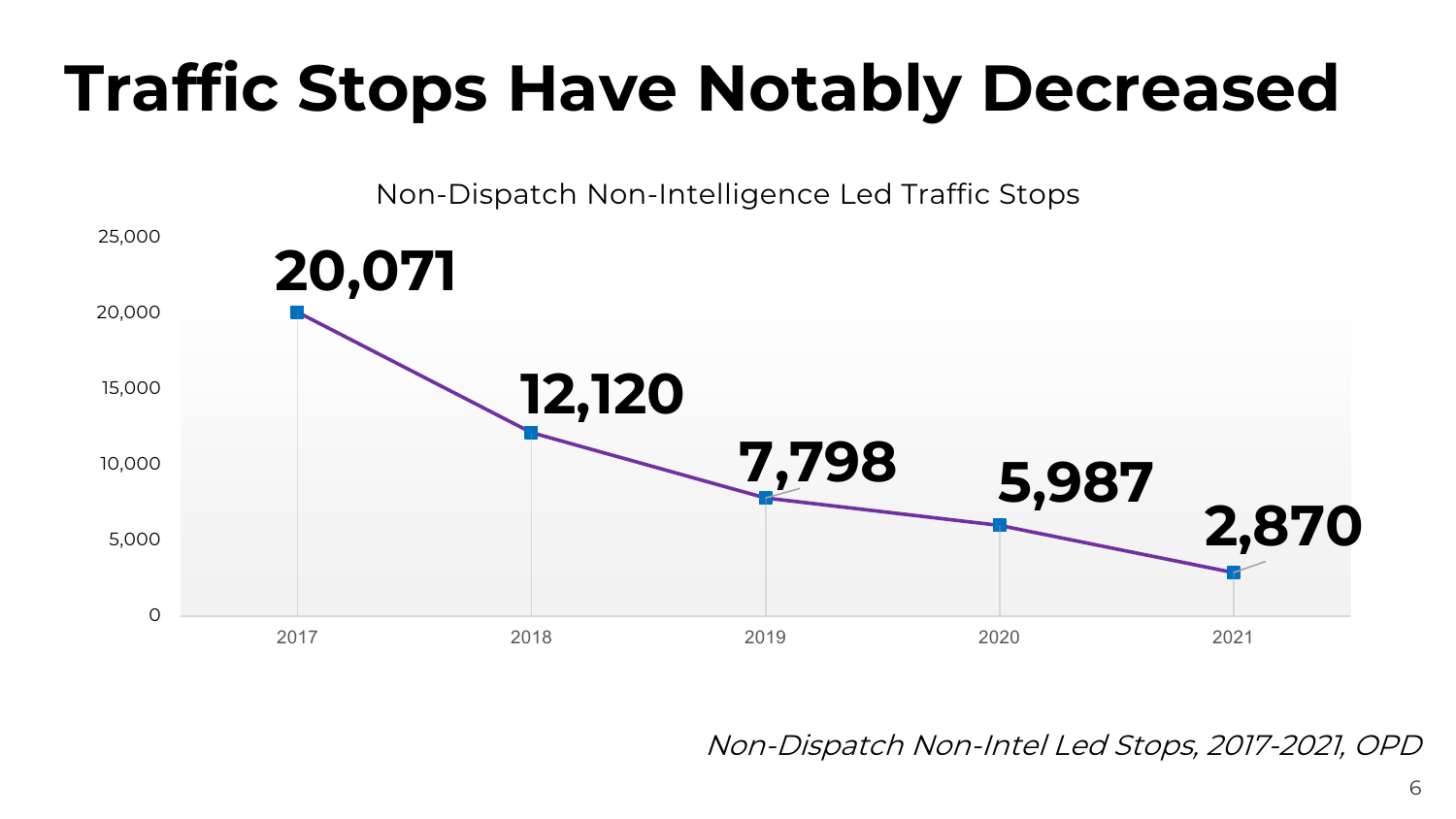### **Traffic Stops Are More Focused on HIN and Most Dangerous Moving Violations**

- Traffic Stops on the HIN**\*** 
	- 2019: 61%
	- $-2021.73\%$
- Traffic Stops for Most Dangerous Behaviors
	- $-2019:40\%$
	- 2021: 64%

**\***within 500 ft of HIN

Non-Dispatch, Non-Intelligence-Led Stops, 2019, 2021, OPD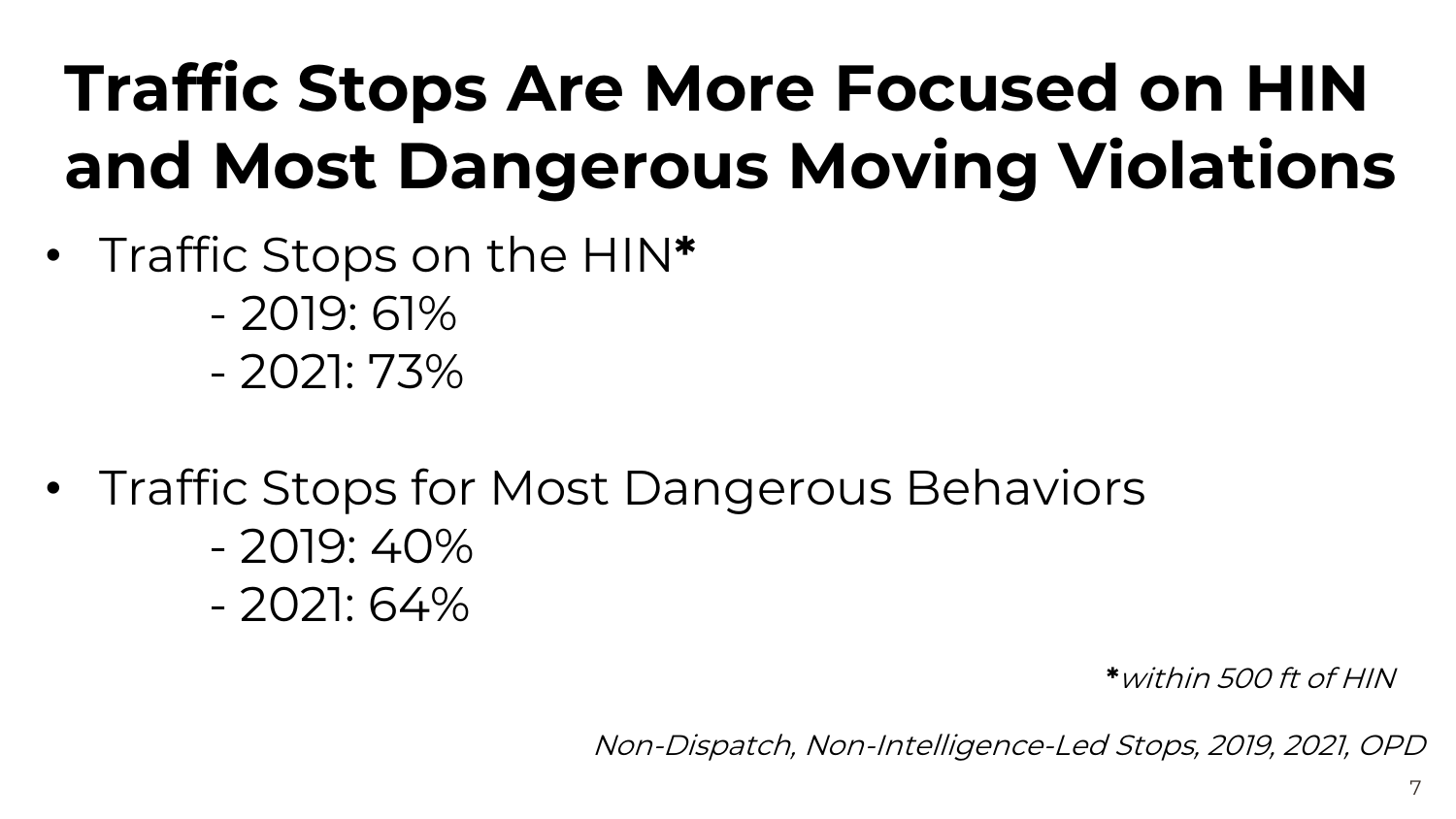### **Traffic Stops Are More Focused on Moving Violations in 2021**

|                                                 | 2019         | 2020         | 2021         |
|-------------------------------------------------|--------------|--------------|--------------|
| Moving Violation                                | 80% (7,280)  | 88% (5,279)  | 93% (2,661)  |
| Equipment Violation                             | 13% (1,212)  | $8\% (456)$  | $4\%$ (113)  |
| Non-Moving Violation,<br>Including Registration | 7% (627)     | $4\% (251)$  | 3% (96)      |
| <b>Null</b>                                     | $O\%$ (1)    | $O\%$ (1)    | $O\% (O)$    |
| <b>Crand Total</b>                              | 100% (9,120) | 100% (5,987) | 100% (2,870) |

Non-Dispatch, Non-Intelligence-Led Stops, 2019-2021, OPD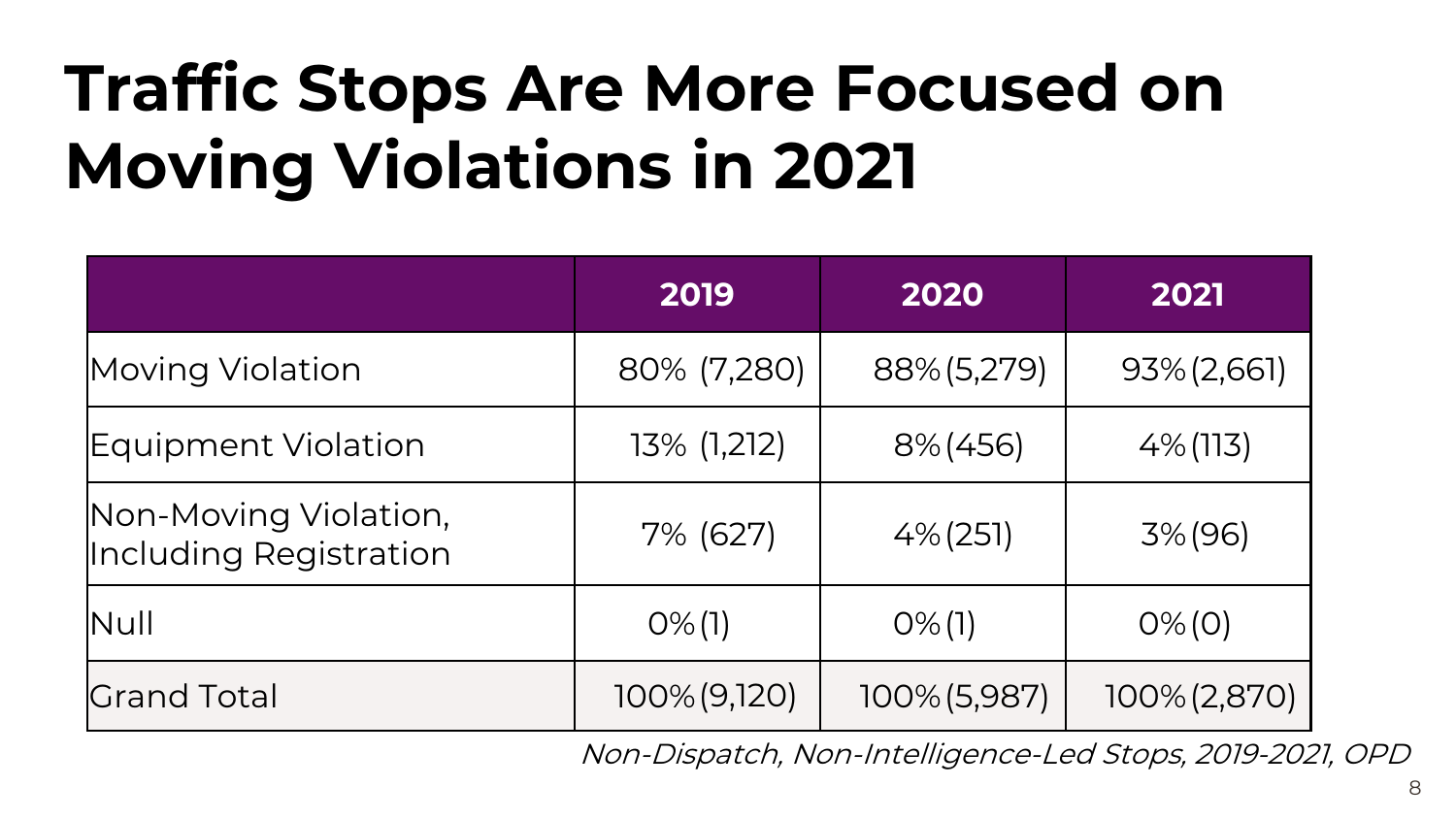#### **And The Most Dangerous Behaviors**



■ Driver Failure to Yield ■ Red Light Running ■ Unsafe Speed ■ Unsafe Turning ■ DUI and Possession ■ Other

Non-Dispatch, Non-Intelligence-Led Stops, 2019, 2021, OPD

9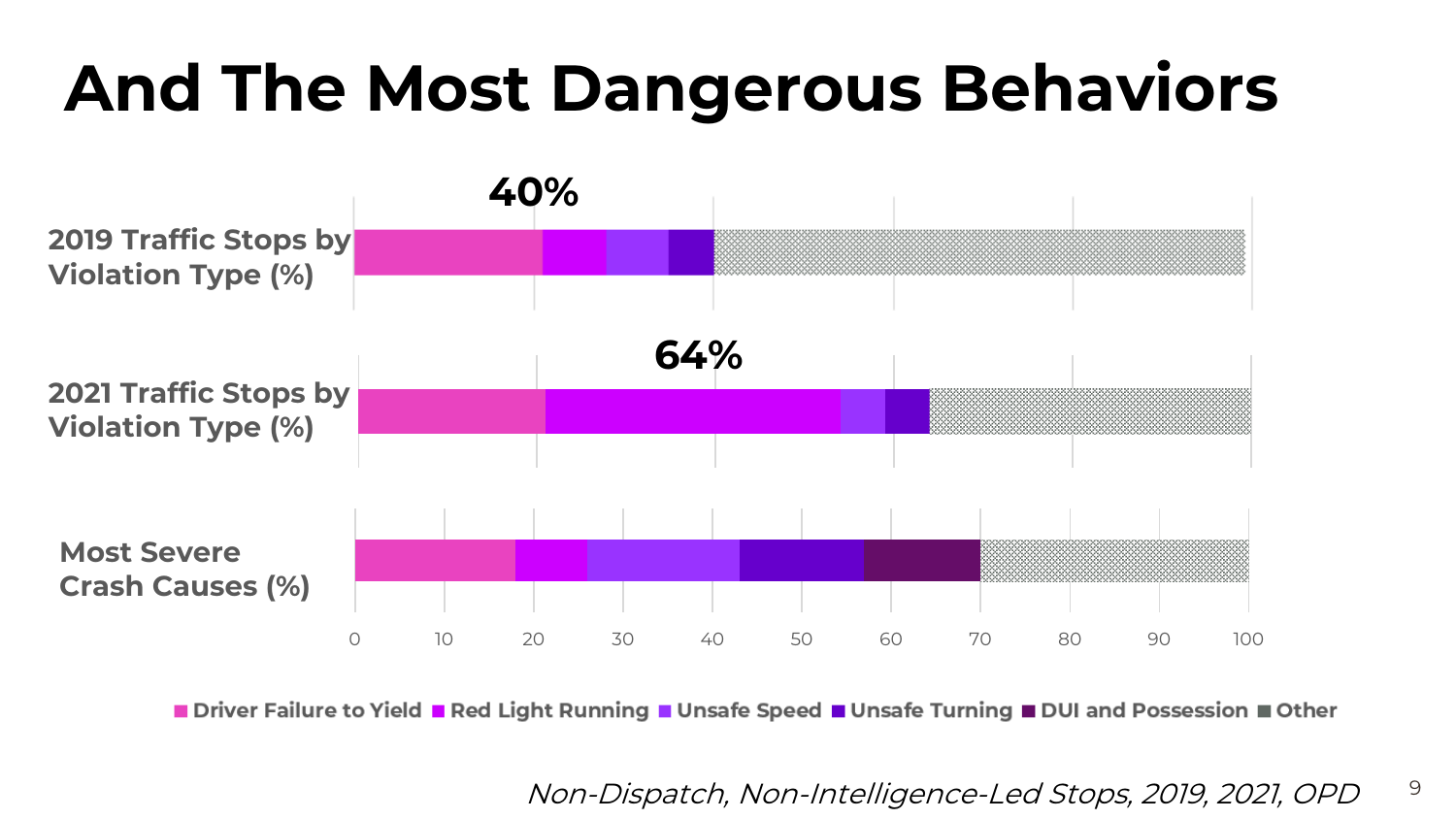### **Traffic Stop Locations 2021**

- **Over half of traffic stops are on both the High Injury Network and in a High Priority Equity Neighborhood**
- **68% of the HIN is in High Priority Neighborhoods**
- **71% of traffic stops were on the HIN**

|                                                                | Occurred in<br><b>Priority Equity</b><br><b>Neighborhoods</b><br>$**$ | <b>Occurred Outside</b><br><b>Priority Equity</b><br><b>Neighborhood</b> |
|----------------------------------------------------------------|-----------------------------------------------------------------------|--------------------------------------------------------------------------|
| Occurred on<br>High Injury*<br><b>Network</b>                  | [52%]<br>1777                                                         | $[19\%]$<br>646                                                          |
| Occurred<br>outside of<br><b>High Injury</b><br><b>Network</b> | $[15\%]$<br>523                                                       | $[14\%]$<br>461                                                          |

**Non-Dispatch Traffic Stops, 2021, OPD 1**0 **\***within 500 ft of HIN \*\*High and Highest Priority Equity Neighborhoods in Geographic Equity Tool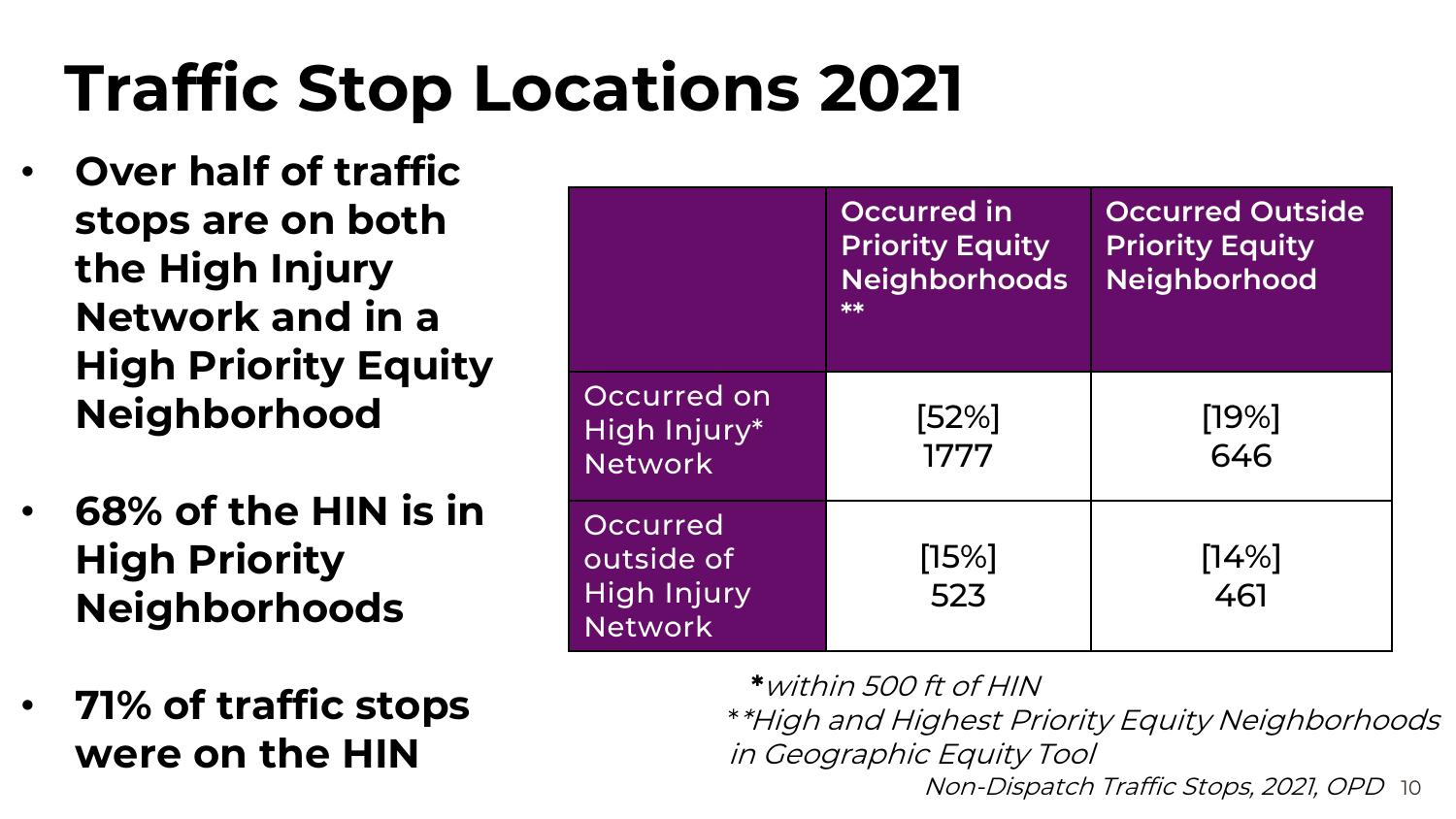### **OPD Traffic Enforcement is increasingly reliant on grant funds**

|                            | 2020         | 2021            |
|----------------------------|--------------|-----------------|
| Regular Shift              | 60% (3,618)  | 38% (1,094)     |
| Overtime Assignment        | 5% (270)     | 6% (292)        |
| <b>IOTS Grant Overtime</b> | 35% (2099)   | 52% (1484)      |
| Total                      | 100% (5,987) | $100\% (2,870)$ |

Non-Dispatch, Non-Intelligence-Led Stops, 2021, 2022, OPD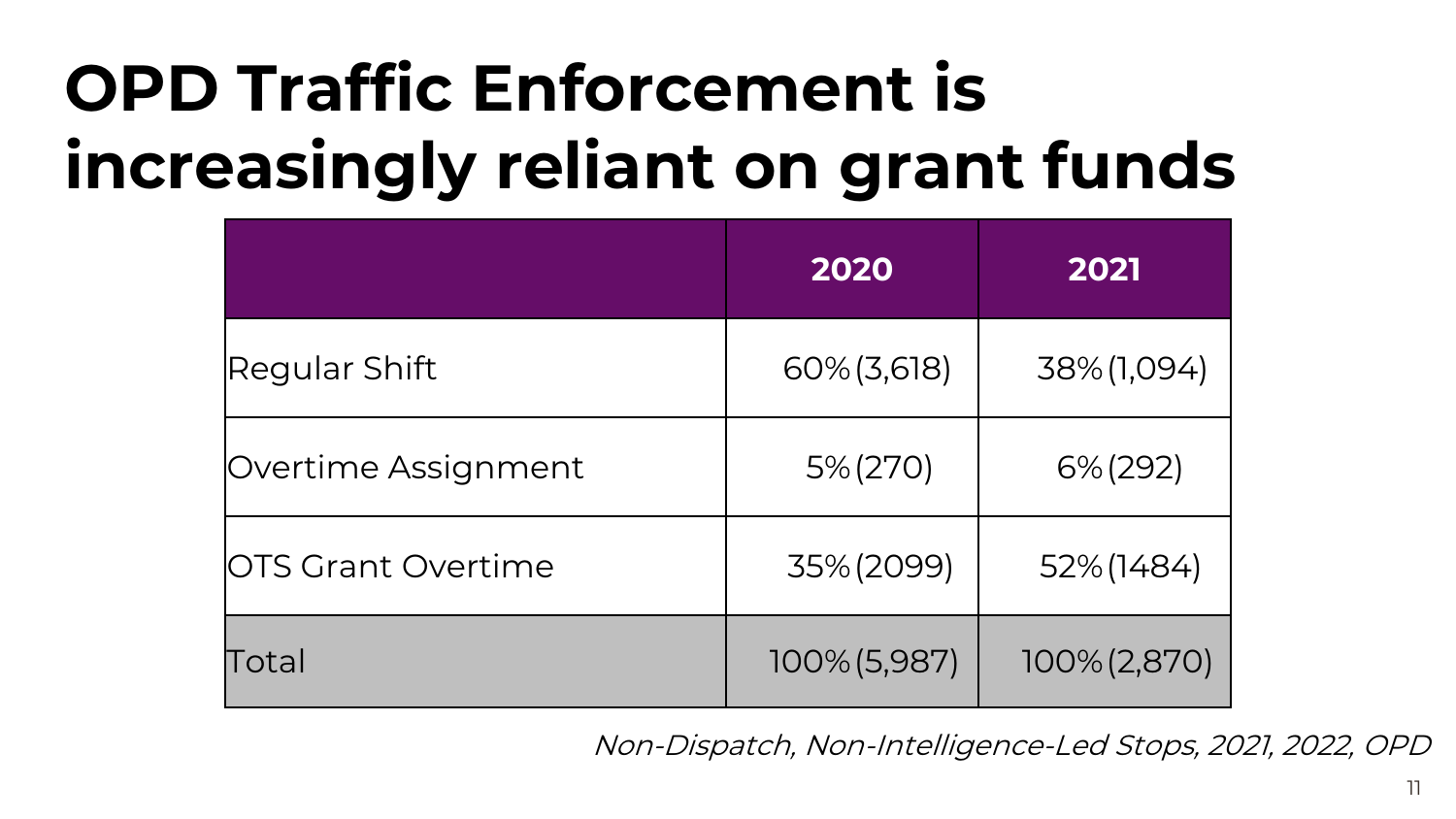## **Racial Disparities in Traffic Stops**

- **OPD has reduced racial disparities in stops** since 2016
- **Still, more stops are conducted on Black and Latiné Drivers** than crashes involving Black and Latiné drivers *(our best proxy for who* is driving on local streets) – comprising 78% of stops in 2021



Non-Dispatch, Non-Intelligence-Led Stops, 2021 OPD SWITRS 2020